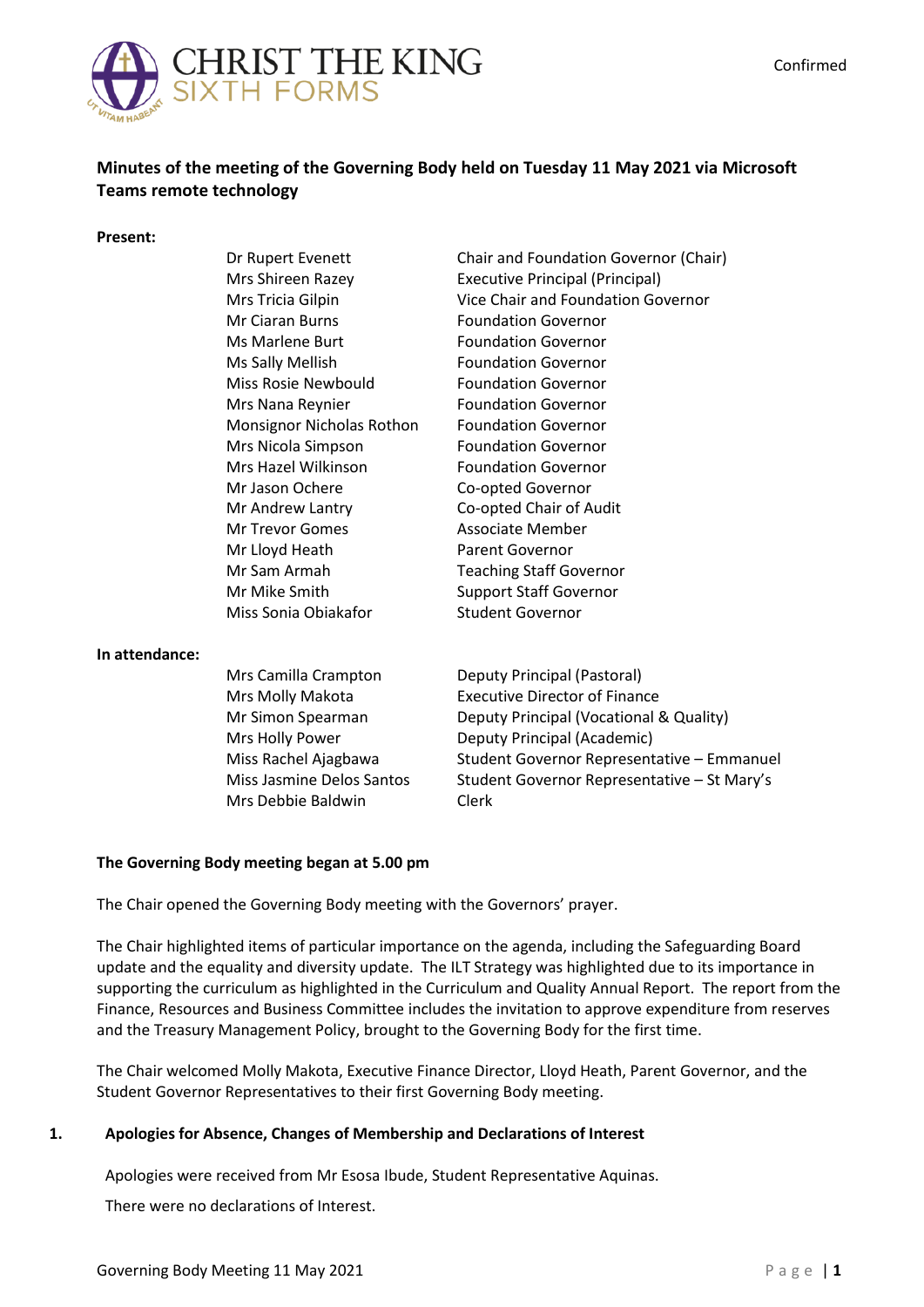There were no changes to membership.

The meeting was quorate.

## **2. Minutes of the Previous Meeting held on 9 February 2021**

The minutes and confidential minutes were **agreed** as an accurate record and electronic signature agreed by the Chair.

**3. Matters arising from the minutes of the previous meeting held on 9 February 2021** All matters arising have been actioned or are in progress. The Chair confirmed that further discussions on the educational landscape will take place on the forthcoming Strategy Day.

Javier Elderfield, Deacon Chaplain, joined the meeting for the next item

# **4. Chaplaincy and 10:10 RE Report to Governors**

Javier Elderfield, Deacon Chaplain, presented the report highlight the work of the Chaplaincy Team on social action, fundraising and the environment. Generating new life and caring for others has been of focus with generous support from students. As Chaplains, supporting the mental health of students, giving them space and being a listening ear has also been key. Liturgically, Catholic life is celebrated, currently reflecting through liturgies in the Easter season. The Deputy Principal (Pastoral) informed Governors that the Chaplaincy Team had worked consistently throughout lockdown to keep staff and student communities together, providing a safe virtual space. Positive things learnt through lockdown will be taken forward. Students have taken ownership of charitable events and social action work will be further developed with students.

In response to a question about bereavement support available for students, the Chaplain explained the process of reaching out, speaking to them, sending a card and including in prayers with their agreement. A bereavement procedure is in place and this includes working with the pastoral team to ensure they can monitor and support any students in this position.

A question was asked about the assessment of and provision for mental health support of students. The Deputy Principal (Pastoral) said that the Pastoral Team work with students on a one-to-one basis, and also with parents. Support and guidance is offered and also external guidance sought as appropriate. The Chaplaincy Team work collaboratively with the Pastoral Team and referral made to the CTK Counsellor as appropriate who will work with the student. CTK has good links with Child and Adolescent Mental Health Services (CAMHS). Education on such topics is shared widely through the tutorial programme and with activities. The Principal explained that CKT work closely with secondary schools to ensure a seamless transition for vulnerable new students.

It was **RESOLVED** to receive the Report

Javier Elderfield, Deacon Chaplain, left the meeting

#### **4. Key Performance Indicators**

The report was received from the Principal who began by outlining the purpose of reporting on key performance indicators for the benefit of new meeting attendees. It was noted that students have started to go out on work experience, but not in the quantity of students or number of days seen in previous years. The retention factor is high, largely due to COVID, however ESFA funding is based on an average of the retention in 2017/18 and 2018/19. Staff absence is likely to be higher in 2020-21 compared with previous years, due to the higher number of staff on long term sickness absence.

A question was asked about the fall in the number of vulnerable students on the risk register and the contributing factor for this. The Deputy Principal (Pastoral) explained that this was due to the reclassification of vulnerable students. When asked if the response or manner in which cases are dealt with is different, the Deputy Principal (Pastoral) confirmed that the care of the young person will not have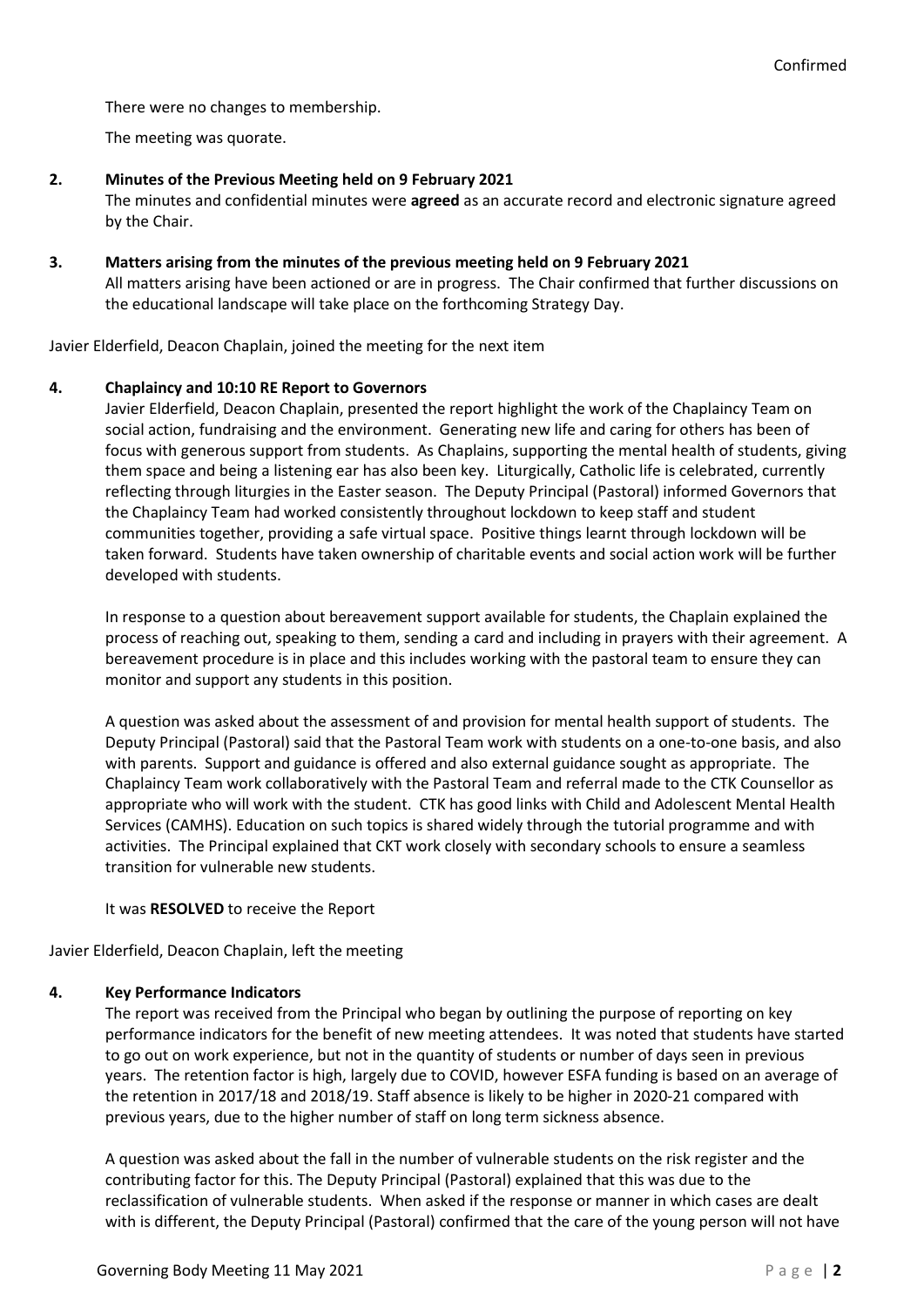changed, despite the reclassification. The case details will be held on a separate list and the appropriate care provided to them.

It was **RESOLVED** to receive the Report

# **6. Principal's Report**

The Principal informed Governors that as of  $17<sup>th</sup>$  May 2021, St Mary's and Emmanuel students will be back on site full time. At Aquinas this happened the week of  $8<sup>th</sup>$  May. Discipline on site is returning with the enforcement of the dress code and punctuality. The focus is now on getting the specialist sites to where we would like them to be pre COVID. The Principal also informed Governors that the data regarding applications and offers is on track. Changes to the admissions process has been made which ensures the process for applicants is easier.

Membership of the Local Boards is growing with recent appointments made. In response to a question about the next steps and actions for local board partnerships, the Principal said that initial meetings have been held with business, empowering students and ensuring they have career opportunities. The Chair of Audit & Risk requested an invite to the Local Boards.

With respect to information regarding taking forward diversity, the Chair of Curriculum & Quality expressed interest in decolonising the curriculum. The Principal assured Governors this will be taken forward.

There was a constructive discussion around the general level of ambition and the expectation of taking forward strategy, for example the Maths Centre for Excellence and T-Levels. The Principal said that staff have been very willing with their time, but it has been important to look at basic procedures to ensure that they are in place, for example, ensuring the dress code is enforced at a pace that is right for the families at this time. The Deputy Principal (Academic) reminded governors that the lower sixth have not been through GCSE exams and we are trying to get the balance right with revision and mental health. Students need to become used to the pressure of exams and in this respect additional sessions on revision skills are being run by the Achievement Tutors to ensure students are prepared for the forthcoming formal subject assessments (FSAs).

The Student Governor said that teacher enthusiasm makes it good to be back on site, however, for many the return has been difficult. Daily routine changed during lockdown but the help and support received from teachers has been very much appreciated. The Deputy Principal (Academic) reiterated that students have varying levels of study access at home and in many ways, the remote learning experience has been positive but for others very different. 'Speakers for Schools' have recently started to offer virtual work experience – it is a silver lining in that it is easier for companies to offer and for students to access. Students are now on site and able to communicate socially, helping with well-being.

# It was **RESOLVED** to receive the Report

# **7. Student Council Forums and Eco-Reps Meeting**

The Deputy Principal (Vocational and Quality) said that discussions at the recent Student Council Forums confirmed the students were pleased to be back on site. There was good feedback on the race and equality item and it was positive to hear the students talk in a professional manner about their nuances. At St Mary's, students talked about being pleased to be back onsite and were keen to know when some restrictions around lunch times can be lifted. COVID and the associated risks were discussed, including understanding the importance of regularly taking and recording lateral flow device tests.

With respect to the Eco group, membership is growing and Community Day activities are being taken forward with many ideas such as making bird feeders providing a good opportunity for staff and student interaction.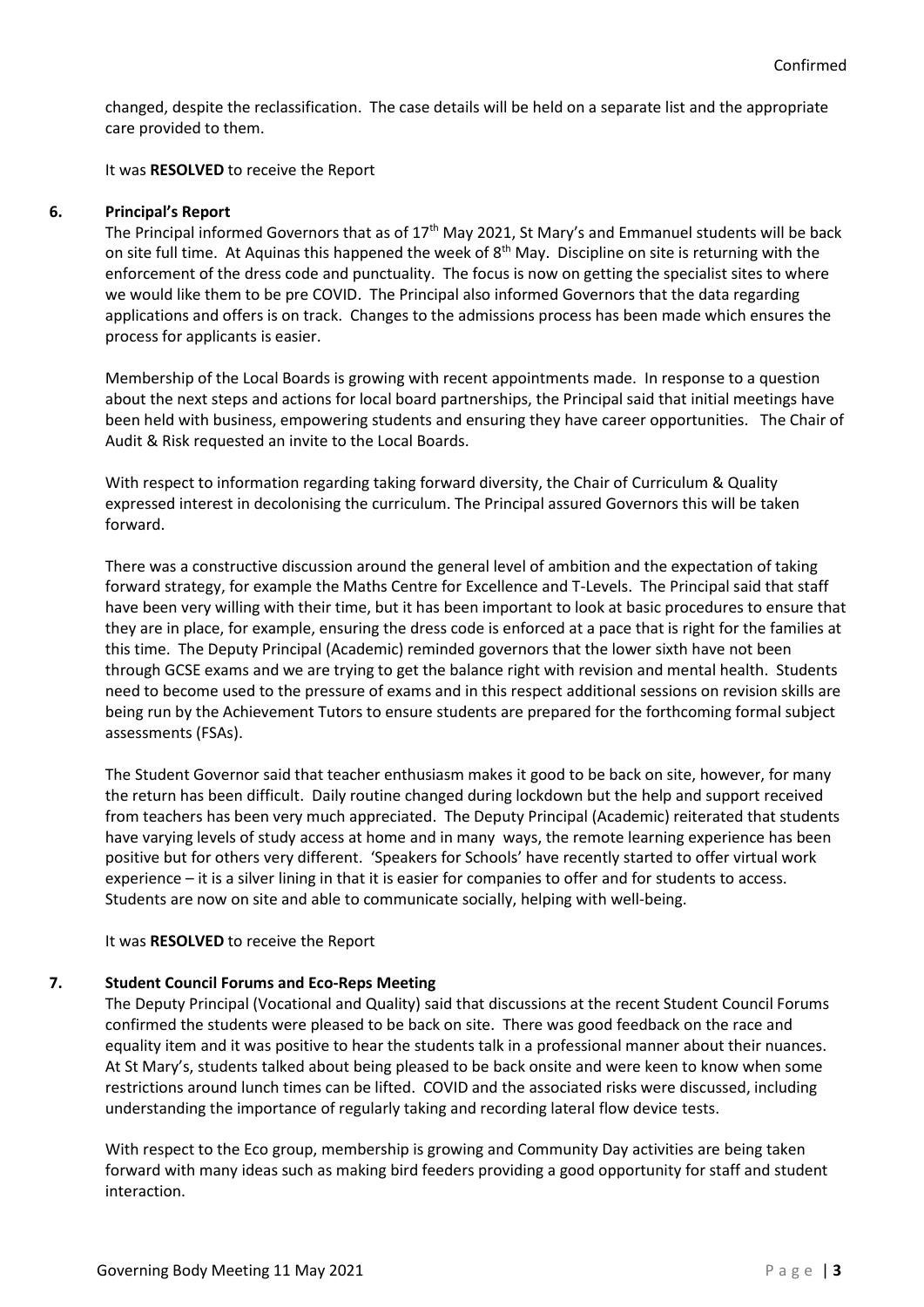#### It was **RESOLVED** to receive the Reports

#### **8. Safeguarding Board Update**

Reference was made by the Lead Safeguarding Governor to the last Safeguarding Board meeting held in March. Governors were also informed of more recent issues and assurance provided around the response of the Pastoral Team to local issues such as edibles and the sharing of inappropriate images via social media. The Deputy Principal (Pastoral) explained how the Sixth Forms responded to these issues and how the Pastoral Team are adjusting the tutorial programme to address current issues.

Governors were informed that the Lead Safeguarding Governor has assurance from the Independent Safeguarding Chair that CTK complies with current changes in legislation, including that related to off site visits and residential trips.

The number of students on the VSR was discussed. The Deputy Principal (Pastoral) said that all staff have received recent training on how to look for and report student issues. The overall message from the Independent Chair is that she is pleased with the progress made following her recommendations.

A question was asked on preparedness from a communications perspective if there is an incident on site. The Principal said that a bank of communication statements is held in case of need, including communications with staff and students. Further discussions included the educational progress of students on the vulnerable student list.

Thanks were extended to the Pastoral Team for their work in this area.

It was **RESOLVED** to receive the Report

## **9. Equality and Diversity Update**

The Principal informed Governors that in 2021/22 each Assistant Principal will lead on an area of work at the Sixth Forms. Work on equality and diversity will be led by Paula Amony, Assistant Principal at Emmanuel. The working groups have worked well and allowed academic conversations and impact. The Deputy Principal (Vocational and Quality) commented that his group has been looking at the curriculum, setting the context and providing a platform to test out some things they have been looking at. Staff and student policies will be reviewed through the lens of equality. The Assistant Principal (Academic) works with the staff, student and alumni voice and much work in this area is being carried out through Educate, a platform that helps organisations better understand themselves so that they can focus on where to improve. Raising diversity is a standing item on Student Council Forums. The Deputy Principal (Pastoral) chairs the spirituality group, celebrating faith and culture in a variety of different ways, raising the diversity profile with activities and events.

In response to a question the Principal gave an explanation of the Black FE Leadership Group and the toolkit they have launched. This comprises a framework looking at a series of questions. The Black FE Leadership Group work with many institutions with a large white student population and in this respect, whilst the toolkit may be adopted, work at CTK is possibly more advanced.

It was **RESOLVED** to receive the Report

#### **Committee Reports**

**10i. Report and Minutes of the Governors Sub-Group (COVID-19) held 10 February, 24 February, 9 March, 24 March 2021 and 21 April 2021** 

The minutes and Covid risk assessment were presented by the Chair of the Committee for Governors information. The purpose of the group was to evidence the close scrutiny of processes and to be a good critical friend throughout the period of the COVID pandemic. The group is now closed. The close scrutiny provided by the group was noted as CTK moves to the new normal.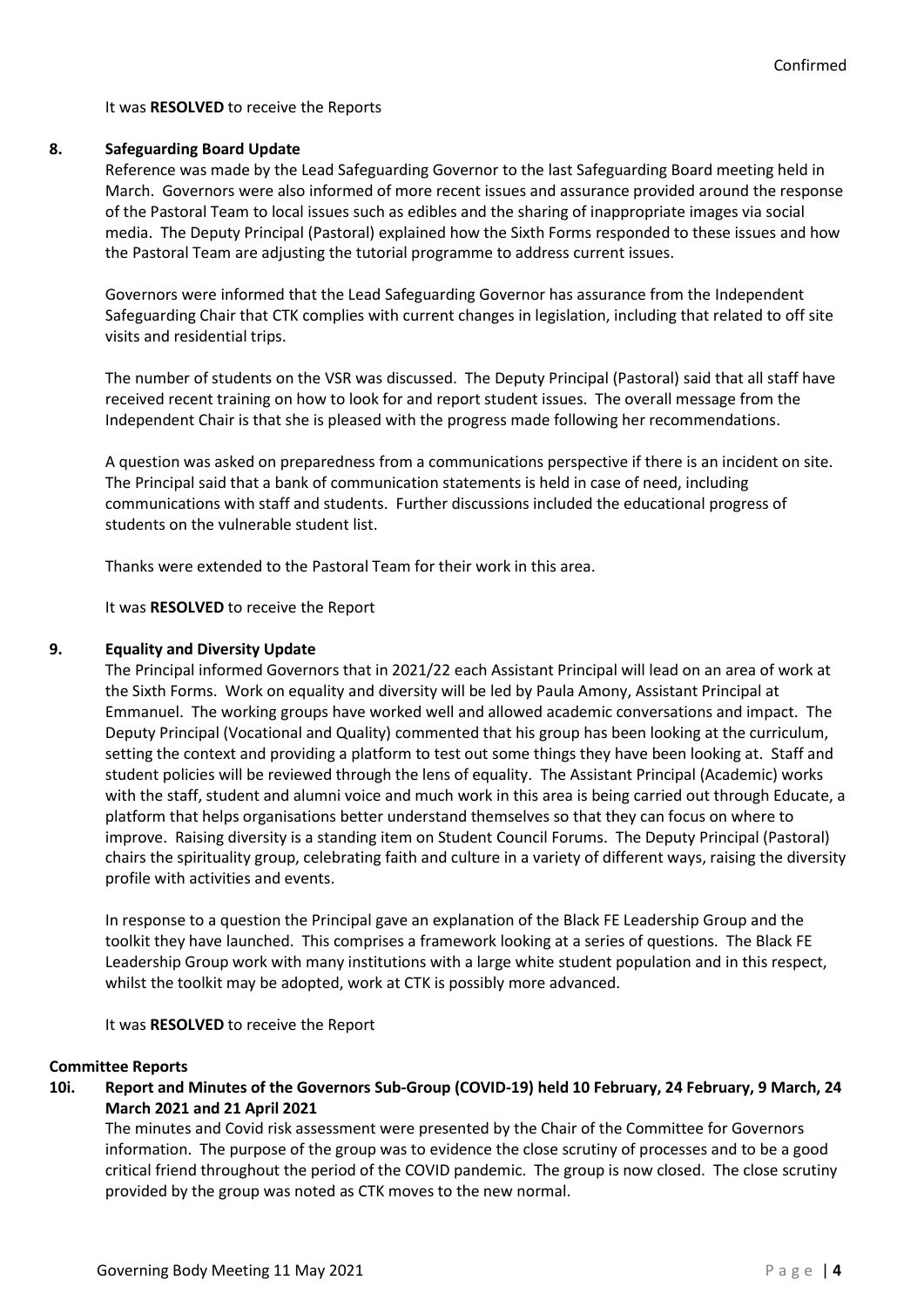# **10ii. Report and Unconfirmed minutes of the Curriculum & Quality (C&Q) Committee meeting held 25 February 2021**

The minutes were received from Hazel Wilkinson, Chair of the Committee with a focus on the two documents presented for approval. The first, the ILT Strategy, setting out a vision for the development and use of ILT at CTK over three academic years, meeting current needs and the future direction of travel. The Strategy picks up on all the key items of focus and learning points for the C&Q Committee, such as blending learning. Whilst there is much detail the action plan the focus for the C&Q Committee was the involvement of teaching and support staff in writing the report and in seeking good practice at other institutions to inform progress. The Committee are reassured that this happens and also that staff training takes place. The Chair of C&Q said that it was a good wide ranging strategy and that she is confident in recommending it to the Governing Body.

In response to a question regarding the reduced budget for the IT service and confidence in implementing the strategy at this budget level, the Principal explained that with lower student numbers, all services have a decreased budget. Many laptops have been received this year and funds from other sources have been received which will enable the Strategy to be put into place.

The Chair of the Governing Body said that the strategy has ambition, clarity on timing and investment that was needed. Noting the importance on how the software is used, the Chair asked how embedded this is with staff and students to make sure it works effectively. The Deputy Principal (Vocational and Quality) said that at Aquinas the new normal was that students use devices in a much more flexible manner. At Emmanuel there is no new normal and teachers will be working in a different way with much more specific curriculum software. For example, in Engineering, external companies have come into CTK to train the staff on their software. Much time has been spent with the ILT Strategy group, a group that included staff who are not necessarily comfortable with technology, with a focus on a portfolio of tips and hints, sharing good practice, for staff to think strategically with respect to IT and to consider the purpose and impact of blended learning. It is a step closer to the strategy moving forward over the next three years.

In approving the ILT Strategy, the Governing Body noted that this core piece of business is a fundamental part of the CTK mission.

The Chair of C&Q presented the Curriculum & Quality Annual Report, thanking committee members and Deputy Principals for their work supporting the Committee over the past year. The timing of the report will be adjusted and will move to a reporting cycle alongside the academic year. The C&Q Committee have in the past scrutinised a tremendous amount of detail in course data and the Annual Report highlights the difference in the way the Committee have worked over the last year. The Committee's focus shifted as the year progressed to concentrate on how new approaches to teaching and learning were being supported and how well they are working than rather than tracking progress against accountability measures. Similarly the establishment of the Local Boards that lead on site specific developments should mean there is more scope for the C&Q Committee to operate at a more strategic level. It was noted that at the time of writing the Annual Report there had been just one meeting of the Local Boards and it was therefore too soon to cover in the Annual Report.

The Chair of the Governing Body extended his thanks to the Chair of C&Q and Committee members, highlighting the importance of the strategic discussions and progress made at meetings.

The Governing Body resolved:

- 1. To **RECEIVE** the Part A and Part B Minutes;
- 2. To **APPROVE** the ILT Strategy
- 3. To **APPROVE** the Curriclum & Quality Annual Report
- **10iii. Report and Unconfirmed minutes of the Audit & Risk (A&R) Committee meeting held 10 March 2021** The Chair highlighted the updated risk management policy and register commenting on the greater challenges at this time. Regular discussion has taken place during the year with respect to the COVID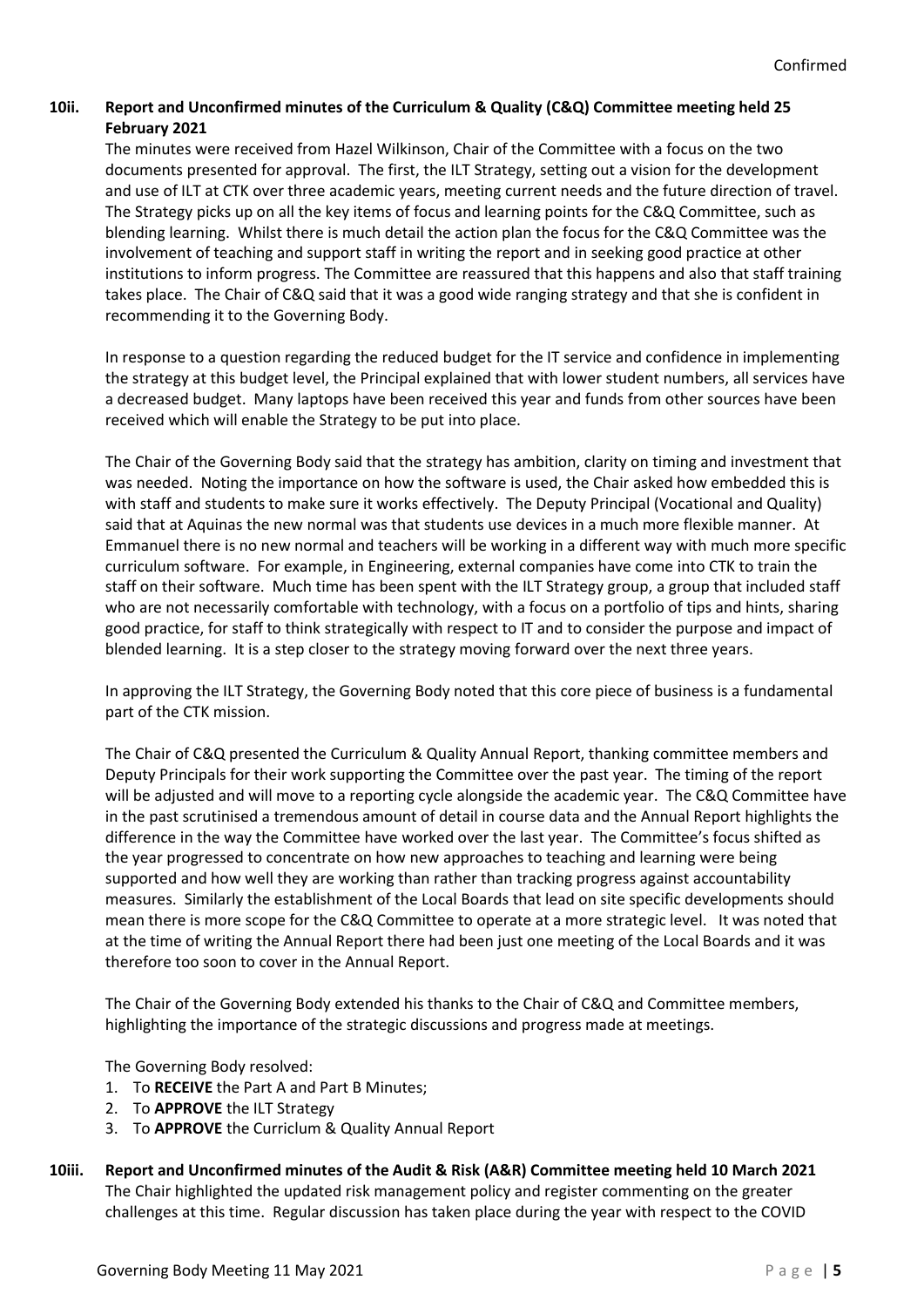pandemic. A positive change this year is the creation of an internal Risk, Audit & Compliance Committee, which meets monthly and evidences discussions that are taking place. The new Conflicts of Interest Policy was discussed at A&R Committee.

The Governing Body resolved to **RECEIVE** the minutes

# **10iv. Report and Unconfirmed minutes of the Finance, Resources & Business (FRB) Committee meeting held 22 March 2021**

The minutes were received from the Chair of the Committee. The first item of discussion was the Committee recommendation to the Governing Body for the contribution from reserves of just over £1.5m for T-Level, Capital Bids and building phase 2 investment. Governors were reminded of the importance of investing to grow and achieve specialism capacity. Governors approved a financial contribution from reserves of £1,553,165 if successful in all bids, and approval for recalibrated contributions to ensure the works to go ahead if partial/no success in the capital bids.

The second item of focus was the Treasury Management Policy, a new policy relating to the treasury management activities of CTK and forming part of the Financial Regulations. It provides the framework for future strategic planning and decision-making with the aim of putting into context the level of reserves held, the purpose of the reserves and how they are protected. Views held on ethical investments were discussed. It was confirmed that the policy provides clarification on existing practise and that sustainable and responsible investment strategies will be reviewed in due course.

The Governing Body resolved:

- 1. To **RECEIVE** the Minutes
- 2. To **APPROVE** the Treasury Management Policy
- 3. To **APPROVE** the Financial contribution from reserves as detailed above

# **10v. Report and Unconfirmed minutes of the Governance & Search (G&S) Committee meeting held 22 March 2021**

The minutes were received from the Chair of the Committee with a focus on the items for approval. Governors were informed that the Register of Interests is available on the Governor Portal to check and update as appropriate. Committee roles will be discussed at the next meeting.

The Governing Body resolved:

- 1. To **RECEIVE** the minutes
- 2. To **APPROVE** that membership of G&S Committee will no longer include the Executive Director of Finance
- 3. To **APPROVE** the Governance documents
- 4. To **APPROVE** the Conflicts of Interest Policy

#### **11. Marketing, Reputation and Recruitment**

The Chair highlighted that marketing, reputation and recruitment is an anchor item to ensure the management of one of the drivers of the CTK strategy and as such has been discussed in various agenda items this evening. The Principal confirmed that CTK continues to ensure it is outward facing, receptive to new ideas and engaging with the local community. The relationship with Partner Schools has been taken forward this year, including the development of work with Level 1 and Level 2 Students.

It was **RESOLVED** to receive the report

# **12. Insurance Renewal**

The Executive Finance Director informed Governors that policy coverage was the same for 2021/22 as the previous year. There has been a small increase in the insurance premium based on information provided. Once the final policy is received, it will be saved on the Governors Portal.

It was resolved to APPROVE the insurance arrangements for 2021/22